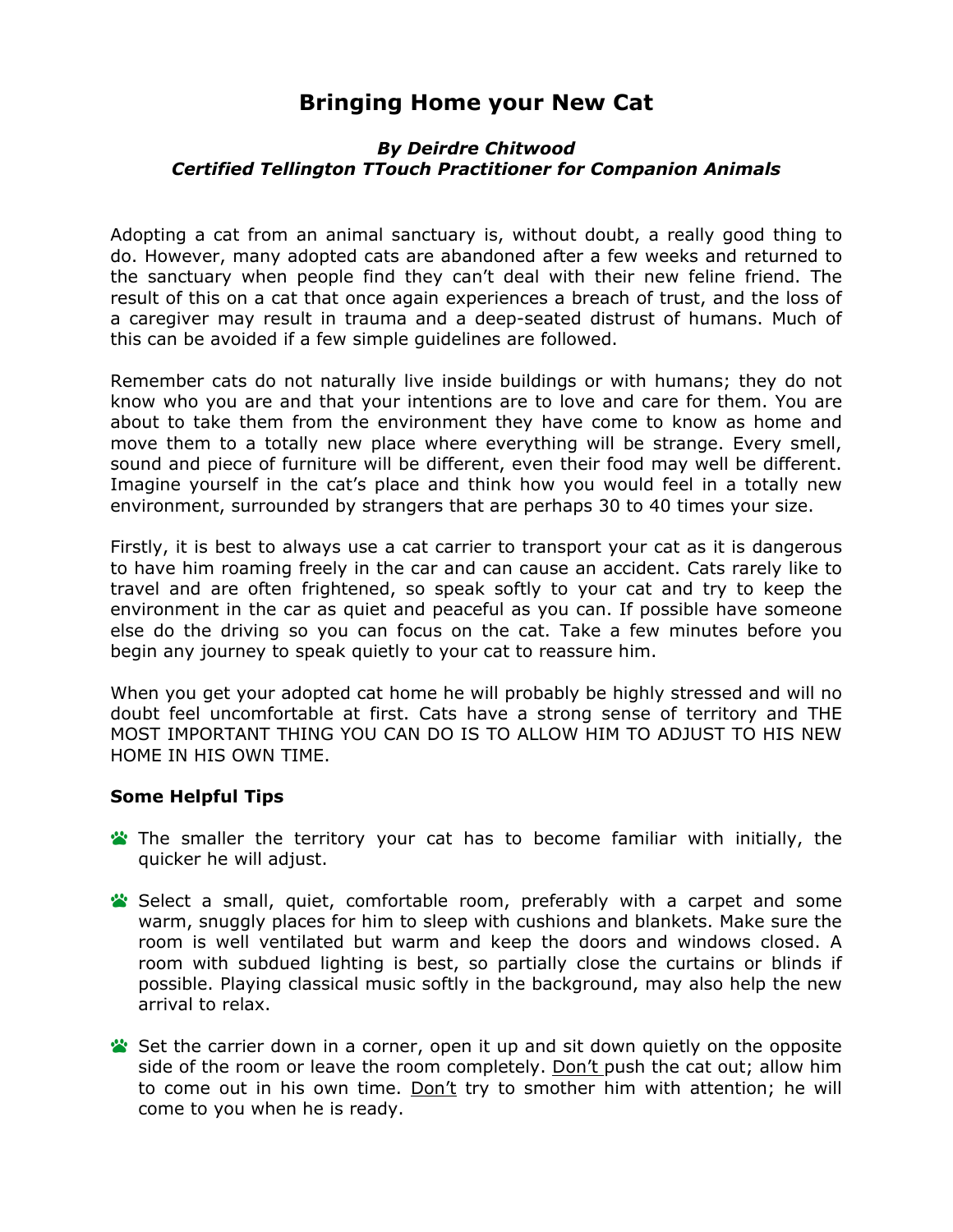- In the meantime, you can use eye signals to communicate with your cat  $$ blinking and looking away which is a 'calming signal' that cats use with each other. You can use a slow half blink or a full blink. With some cats, glancing away after the blink works well. The most important part of this is to be thinking love and good feelings towards your cat as you do this. This will allow him to release some of his fear and start to build a bond of trust between you.
- **If may take him some time to come out of his carrier, and when he does he will** probably run and hide under a bed or chair. Do not try to catch him or encourage him to come out. Leave him alone and he will come out in his own time. The more you try to rush the adjustment time, the longer it will take. It is best to go about your business elsewhere in the house.
- Set up his room with food and water. Place a litter box near his hiding place but away from his food and water. Put the litter in the box outside the room so you do not frighten him unduly with the noise. Set up a scratching post and place a few toys around the room.
- **Remember that your cat will need time to adjust to the new smells and sounds,** and will be watching everything that is going on including every move you make. His first impressions of you and his new environment are very important in how quickly he will settle in and begin to trust you. He will need time to get to know you. DON'T RUSH HIM OR FORCE HIM. REMEMBER THAT TO GO SLOW IS TO GO FAST. Do not invite friends and family over to meet the cat, he will need a few weeks of peace and quiet to get acquainted with you and his new environment. Don't take it personally if he is not sitting in your lap as soon as you had hoped; he will come to you for affection when he is ready. By doing the 'calming signals' often you will be 'speaking his language' and will win his trust and affection more quickly.
- You can also try to speed up the 'getting to know you' process by offering him treats, which can be some special food such as pieces of fresh shrimp. Do not try to give them to him but leave them lying out in THE MIDDLE OF THE ROOM. Don't try to approach him with them AS THIS MAY APPEAR THREATENING TO YOUR CAT. The treats are meant to speed up the cat approaching you not the other way round.
- When the cat has obviously adjusted to the territory of the small room, which may take several days or even a week, you can begin to leave the door open so he can begin to explore the rest of the house. Again, let him do this in his own time. Often a cat will venture out at night when you are asleep and it is quiet. Allow him to come and go as he pleases and leave the door open so he can run back to the safety of his 'known space' if something scares him. Soon he will have explored and adjusted to your whole house.
- <sup>2</sup> Now you can move the food bowls and litter box to a more convenient place. Have 2 or 3 litter boxes and wait until he knows where they are before you take one away. That way you will not have any 'accidents'.